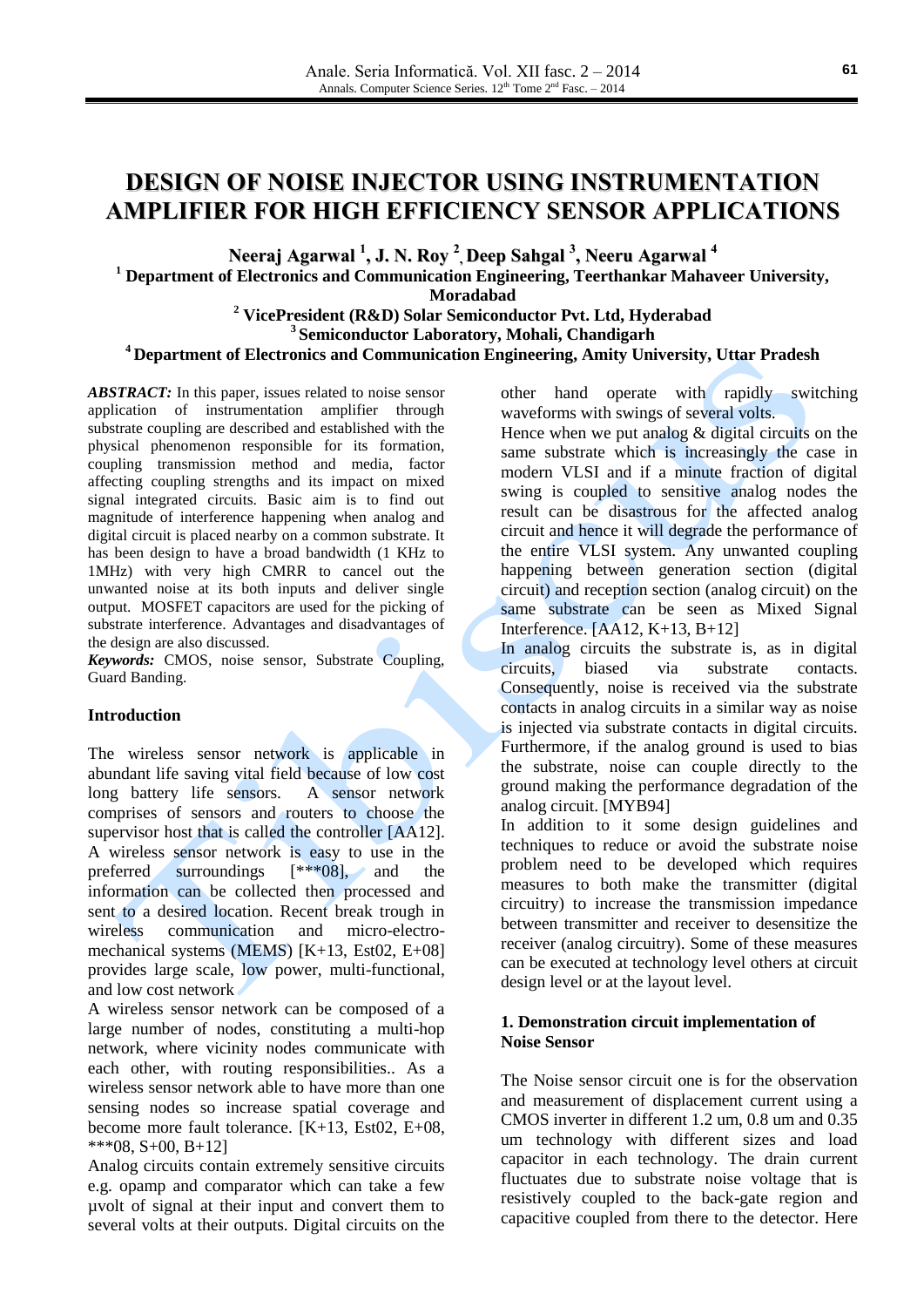an arbitrary Substrate circuit is introduced, where substrate resistance is also chosen arbitrarily in the range of 50  $Ω$  and 1 K $Ω$ .

## **1.1. NMOS Amplifier**

A common source (nMOS) amplifier is designed with  $W = It$  has been design to have a broad bandwidth (1 KHz to 1MHz) with very high CMRR to cancel out the unwanted noise at its both inputs and deliver single output. The coupling capacitors C1 and C2 are implemented as MOS capacitor. 30 um,  $L = 3$  um and resistor value 7 K $\Omega$ . The input of amplifier is 1.77 V and output is 2.4 V. This setup is used to analyze the effects of coupling through the substrate It is assumed that coupling occurs mainly through the transistor back gates and direct substrate contacts. This circuit is then simulated in Spice to simulate two versions of the circuit, with and without the substrate model. The ring oscillator is run freely, and the analog transistor is biased to deliver a constant current in the absence of substrate noise. After that analog transistor's body terminal is monitored.



#### **Fig.1 Ring oscillator and common source amplifier circuit to evaluate the interference at the amplifier output**

When substrate coupling is not accounted for, the analog transistor's body terminal has a constant voltage and the amplifier output remains constant at 2.4V. However, when the substrate circuit is inserted in the circuit, the voltage at the body terminal oscillates rapidly with significant amplitude. The peaks in the body terminal of the analog transistor's It has been design to have a broad bandwidth (1 KHz to 1MHz) with very high CMRR to cancel out the unwanted noise at its both inputs and deliver single output. The coupling capacitors C1 and C2 are implemented as MOS capacitor. Waveform corresponds to the time periods during which the oscillator output nodes change more rapidly. These oscillations cause threshold-voltage changes, which can degrade the transistor's performance considerably. For correct circuit verification, therefore, we have to generate

substrate models and must be included in any simulation.



**Fig.2 Ring oscillator waveform and its coupling at nMOS amplifier output node**

#### **1.2. PGIA Specifications (Noise Sensor)**

Power Supply  $V_{DD}$  = + 5 V

$$
V_{SS} = 0 V.
$$

- Temperature Range =  $-40^{\circ}$ C to  $+85^{\circ}$ C.
- Dynamic Response
	- $\circ$  Bandwidth = 1 KHz 1 MHz
	- $\circ$  Nominal Gain = 50 v/v 10 v/v
- Reference Input  $= 2.5$  v.
- $\triangleright$  Input
	- $\circ$  Operating Voltage Range = 0.7v to 3.3v.
	- o Impedance = 100 MΩ.
- $\triangleright$  Output Voltage Swing = 0.5 to 4.5.
- Input Noise  $= 25 \mu v$
- $\geq$  Output Noise = 35 µv

Because it must be able to handle very low level input voltages, an in-amp must not add its own noise to that of the signal. Micro power in-amp is optimized for the lowest possible input stage current and, therefore, typically has higher noise levels than their higher current cousins.

## **1.3. Instrumentation Amplifier Simulation**

Test circuits for Instrumentation Amplifier: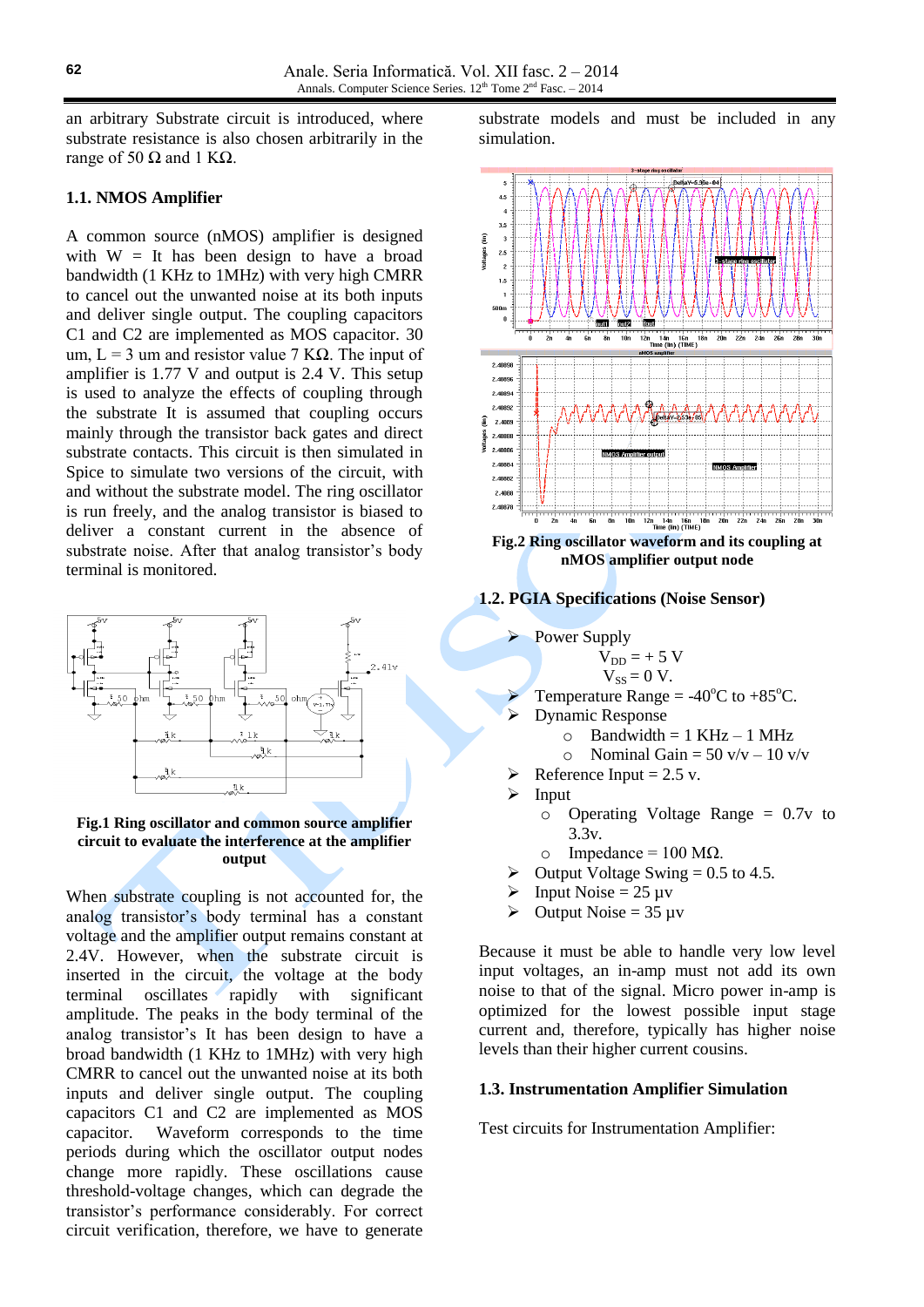

**Fig.3 IA Gain 30 (magnitude) at 27<sup>o</sup>C, 5V supply and**   $C_{L}$ =20 fF





**Fig.6 IA 100 UV Signal amplification at 632 KHz,**  $27^{\circ}$ C, 5V supply and C<sub>L</sub>=20 fF

## **2. Simulation**

Resolution versus Frequency Capabilities of INA Substrate Noise Sensor (Biasing mechanism of Instrumentation amplifier inputs). The instrumentation amplifier is substrate Noise sensor with one input connected to a quiet ground and the other input connected to the substrate. It has been design to have a broad bandwidth (1 KHz to 1MHz) with very high CMRR to cancel out the unwanted noise at its both inputs and deliver single output. The coupling capacitors C1 and C2 are implemented as MOS capacitor.

## **Conclusion**

A novel method of measuring substrate coupling has been presented. An instrumentation amplifier (IA) with a broad bandwidth has been used to allow the measurement of substrate noise in time and frequency domain. Time and frequency domain measurement, using this substrate noise sensor, is planned to perform with programmable array of inverter string. All the circuit blocks are designed using the 0.8 µm design and process parameters. The obtained results for circuit blocks show a fair comparison between the targeted and the achieved values.

# **References**

- [AA12] **M. Al-Somaidai, O. Alsaydia** *Remote Monitoring and Controlling of Gas Sensors Using VPN Connection*, The First International Conference on Future Communication Networks ICFCN, Baghdad, 2-5 April 2012, pp. 84-87.
- [AH04] **Phillip E. Allen, Douglas R. Holberg** - *CMOS Analog Circuit Design*, second edition (Indian Edition-2004).
- [AR99] **X.** Aragones, A. Rubio *Experimental comparison of substrate noise coupling using different wafer types*, IEEE j. Solid-State Circuits, vol. 34, no. 10, pp. 1405-1409, Oct. 1999.
- [A+11] **F. Alimenti, M. Virili, G. Orecchini, P. Mezzanotte, V. Palazzari, M. M. Tentzeris, L. Roselli** - *A new contactless assembly method for paper substrate antennas and UHF RFID chips*, IEEE Trans. on Microwave